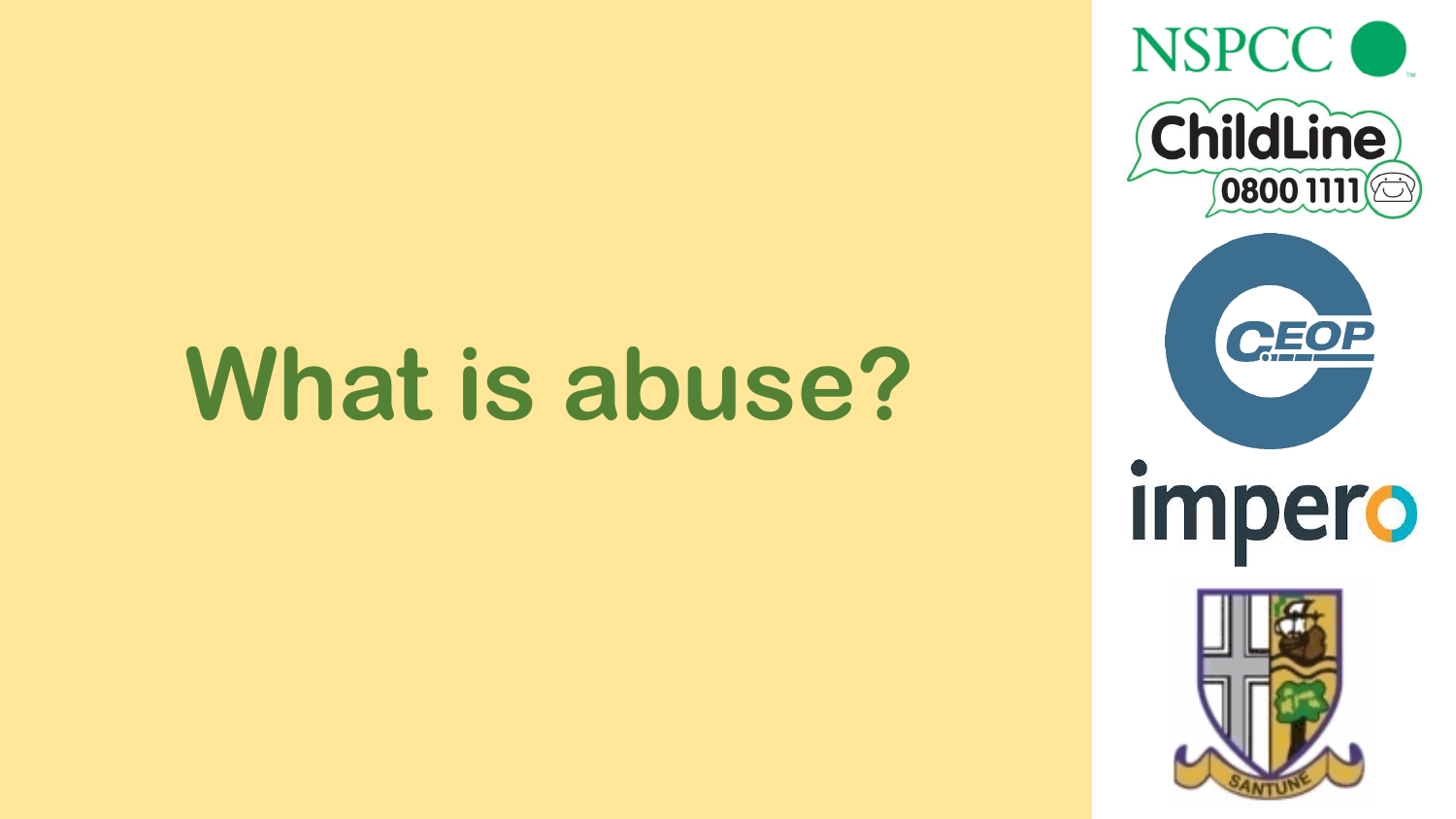#### **The three types of abuse we will look at today are:**

- **Emotional Abuse**
- **Physical Abuse**

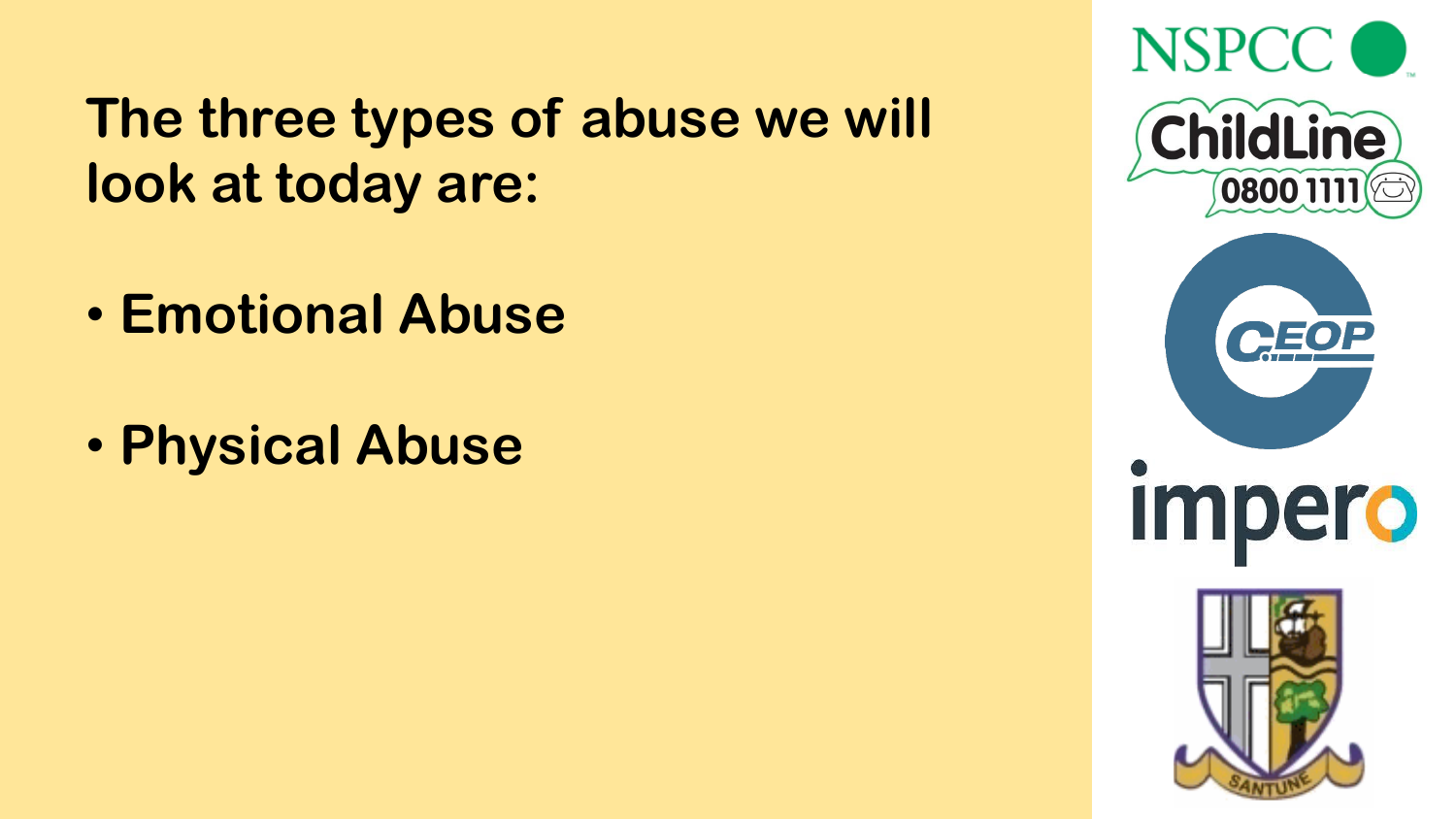# **What is Emotional Abuse?**

**Emotional abuse is:**

•humiliating or constantly criticising someone •threatening, shouting at someone or calling them names •making someone the subject of jokes, or using sarcasm to hurt someone •making someone perform degrading acts •exposing someone to distressing events or interactions such as domestic abuse or drug taking •not allowing someone to have friends •persistently ignoring them •manipulating someone

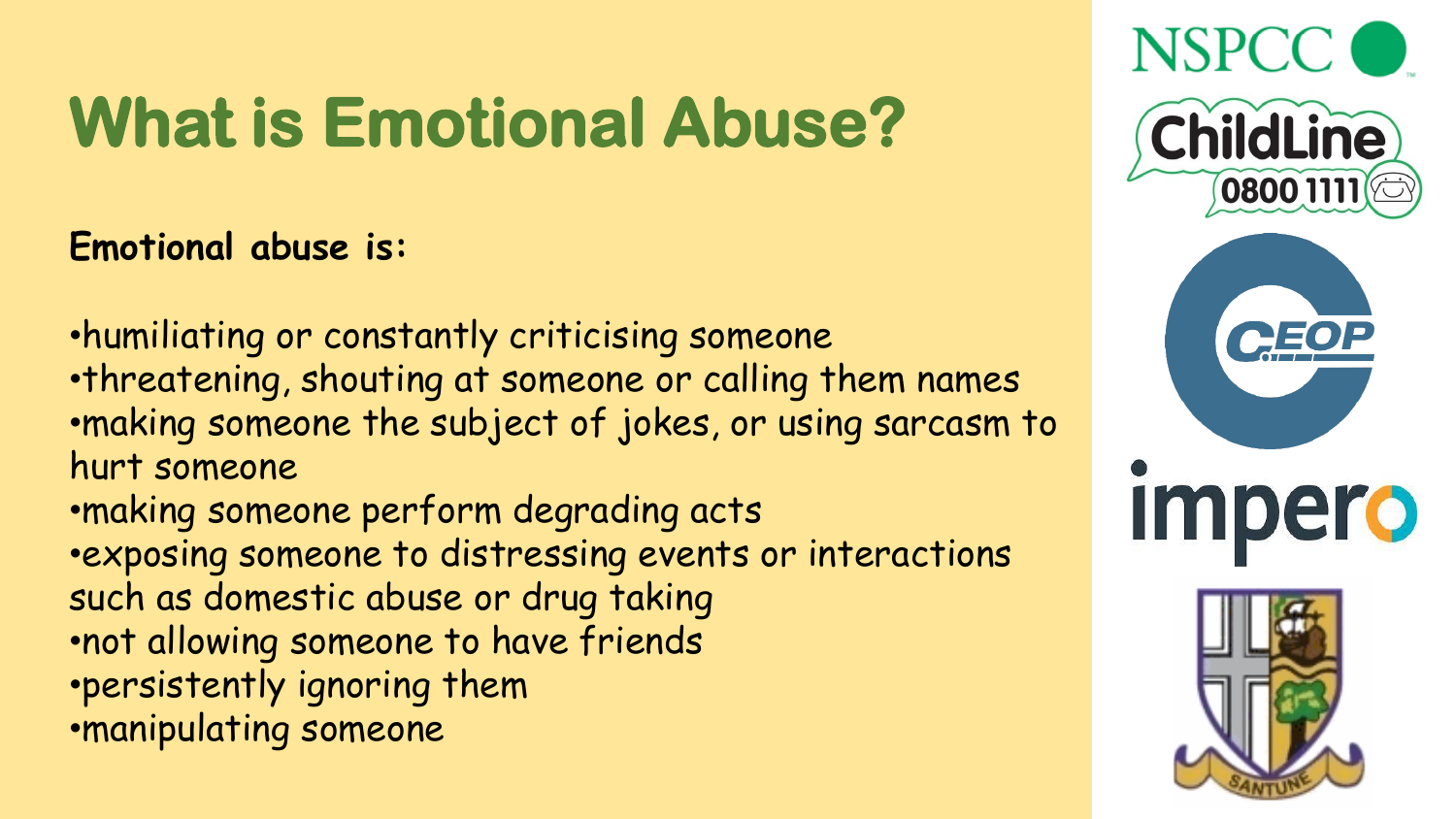### **Emotional Abuse**

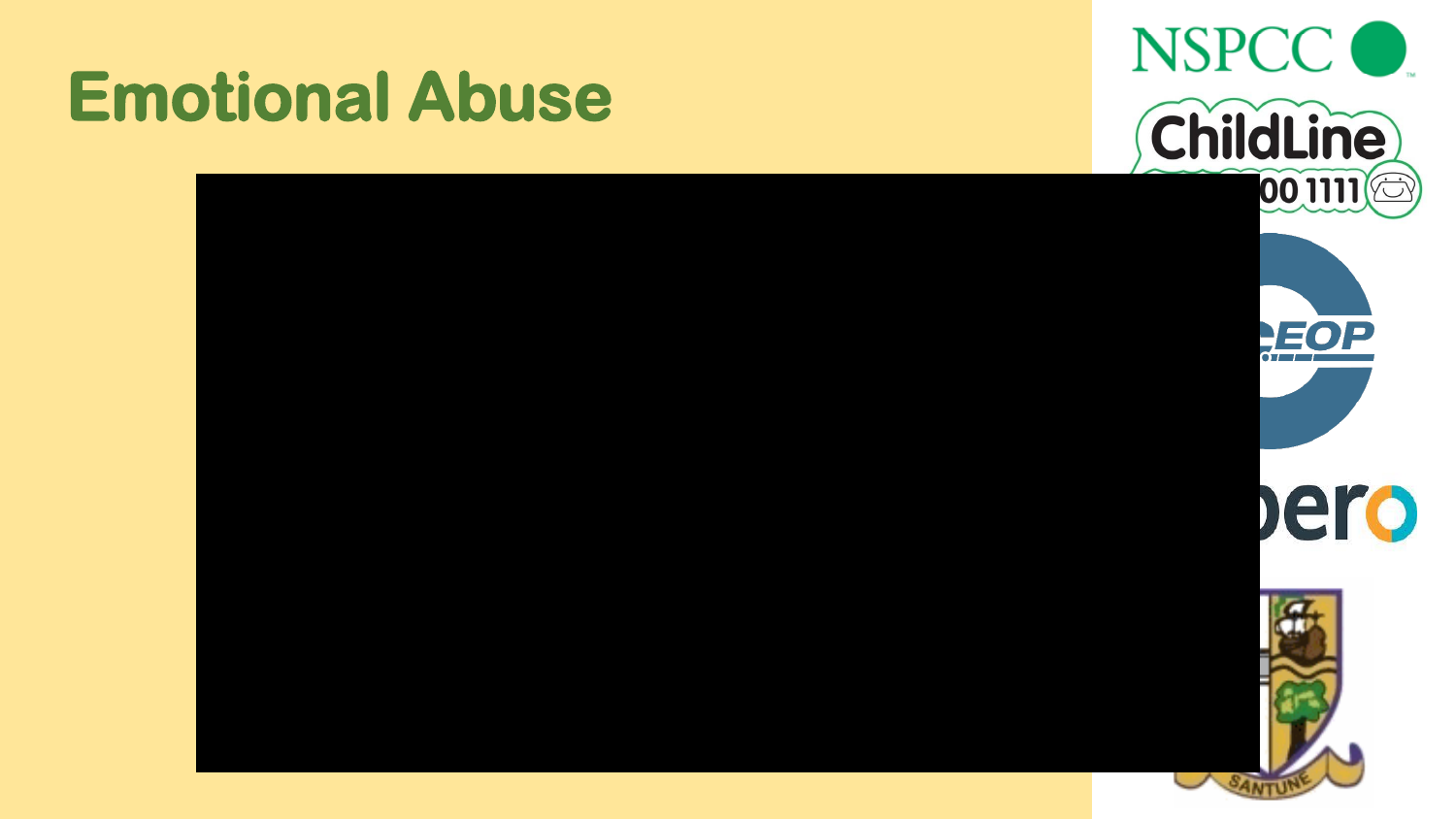# **Who is capable of emotional abuse?**

- **Parents**
- **Brothers and Sisters**
- **Peers at school**
- **Boyfriend or Girlfriend**
- **Other family members – cousins, aunties, uncles**
- **Best friends – not always intentional but can still happen!**

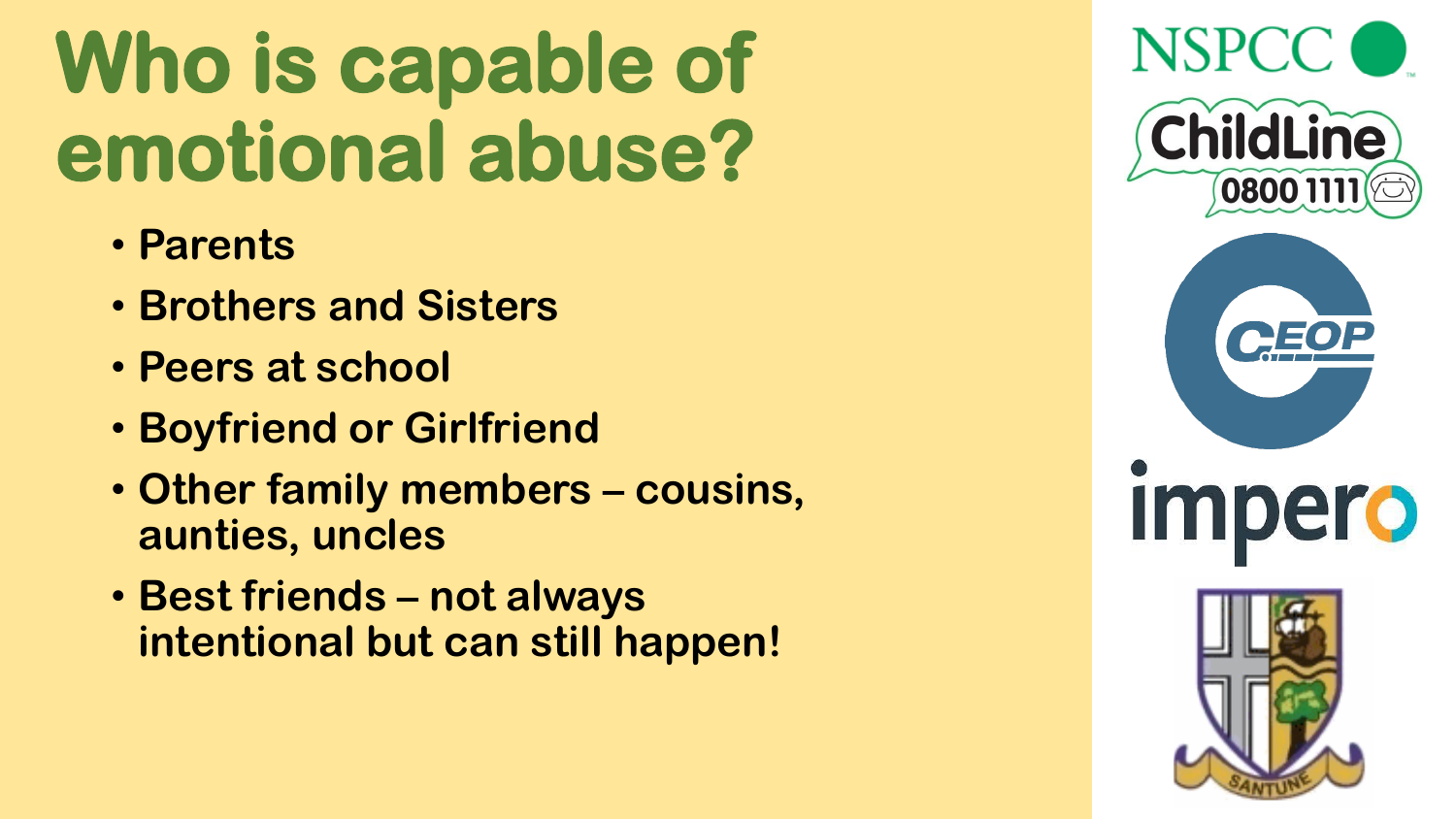# **What is Physical Abuse?**

- **Physical abuse is deliberately hurting someone causing injuries such as bruises, broken bones, burns or cuts.**
- **It isn't accidental - children who are physically abused suffer violence such as being hit, kicked, poisoned, burned, slapped or having objects thrown at them.**
- **There's no excuse for physically abusing someone. It causes serious, and often longlasting, harm – and in severe cases, death.**

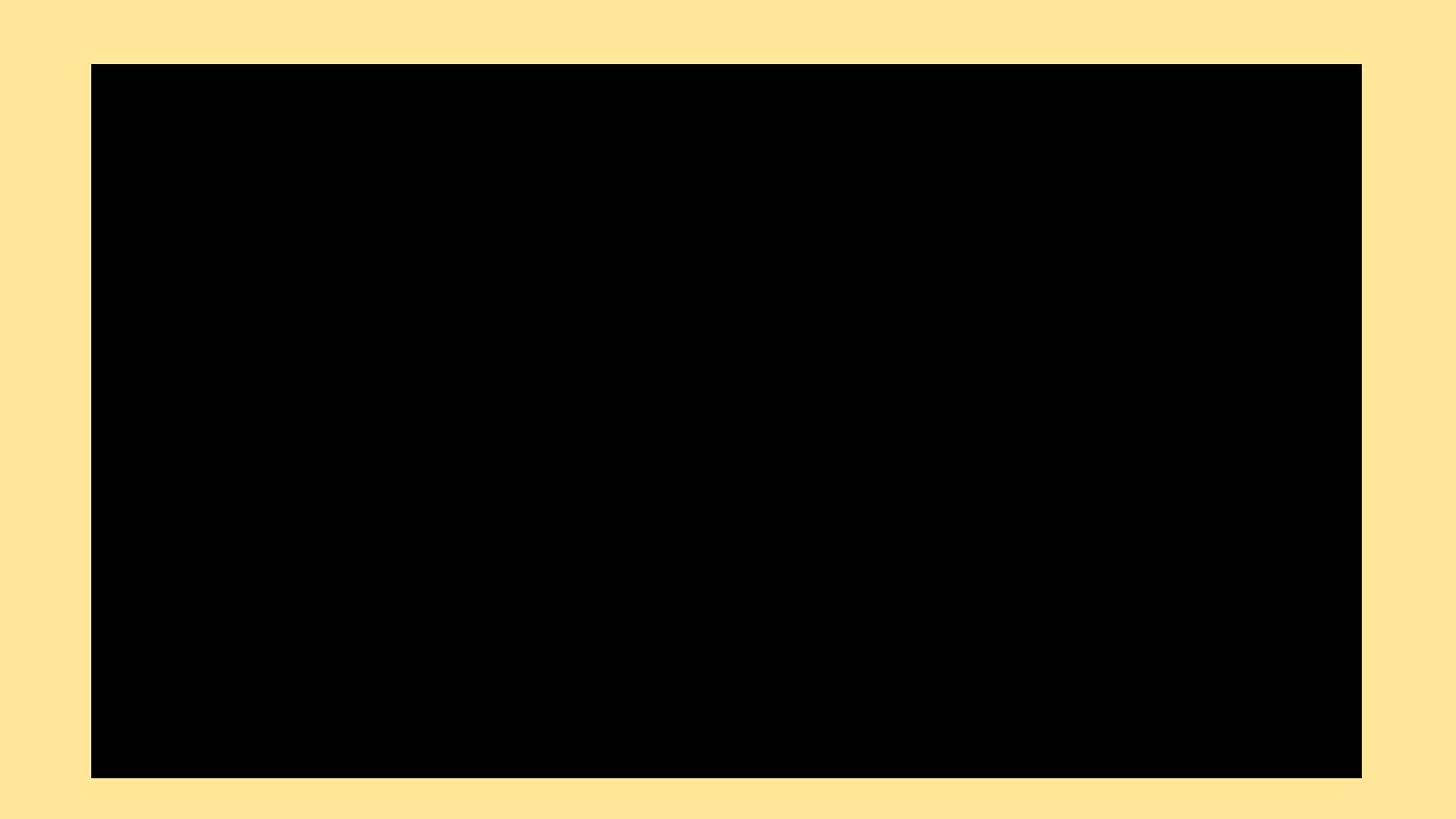# **What are the signs of possible Physical Abuse?**

- **Unexplained bruises or cuts that are repetitive**
- **Burns or scalds on skin**
- **Bite marks**
- **Fractured or broken bones**
- **Withdrawn**
- **Anxious**
- **Depressed**
- **Problem sleeping**
- **Obsessive behaviour**